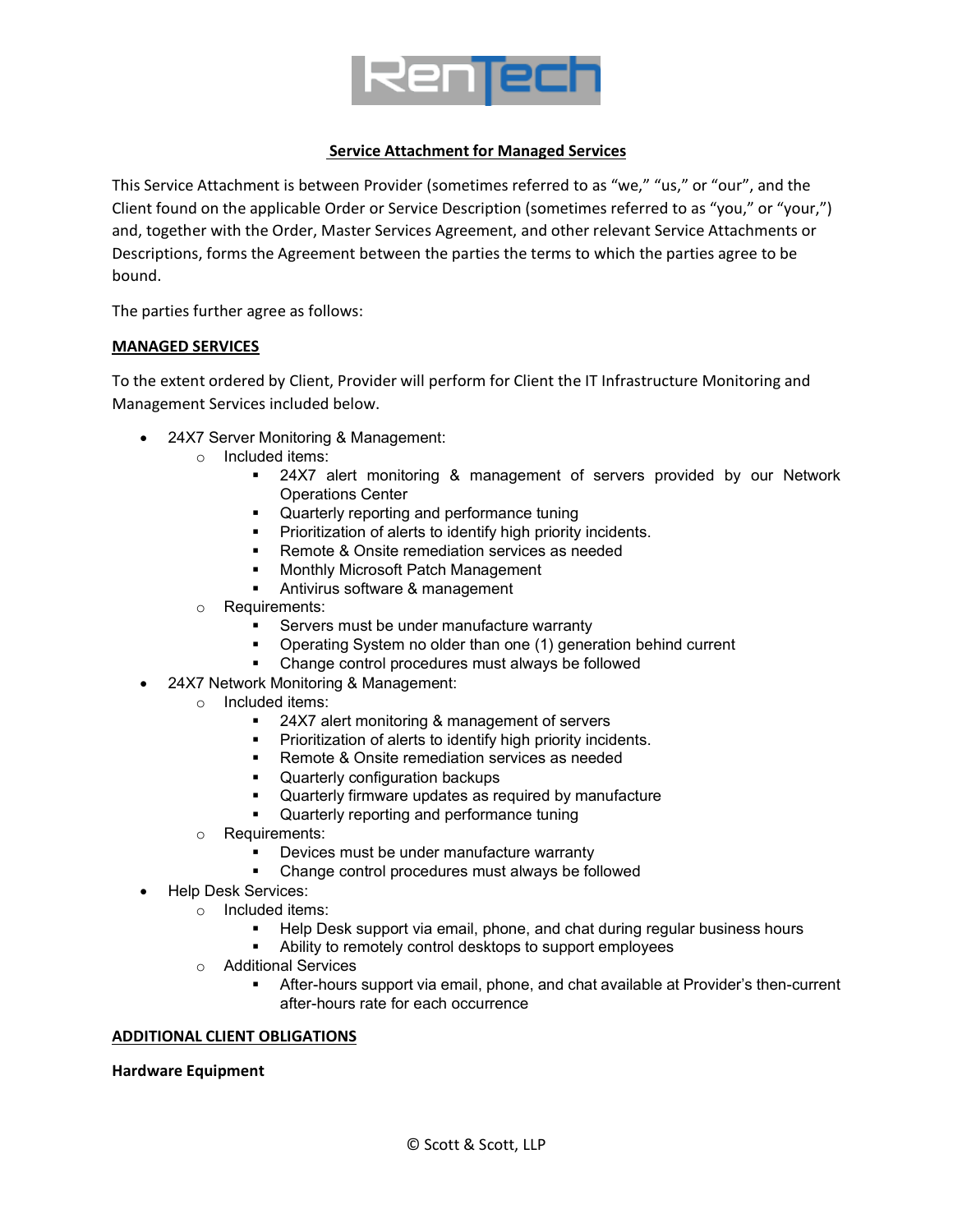Client equipment must be maintained under a manufacturer's warranty or a current maintenance contract. Provider is not responsible for client equipment that is not maintained under a manufacturer's warranty or maintenance contract or that is otherwise out of order. All fees, warranties, and liabilities against Provider assumes equipment is under a manufacturer's warranty or maintenance contracts.

Provider in its reasonable opinion and supported by manufacturer information, may designate certain equipment as obsolete or defective, and therefore exclude it from coverage under this Agreement.

### **Minor On-Site Tasks**

Provider may occasionally ask Client to perform simple on-site tasks (e.g., powering down and rebooting a computer). Client agrees to cooperate with all reasonable requests.

#### **Server Upgrades or Repair**

Provider will authorize all server upgrades or repairs. Client agrees not to perform any of these actions without notifying Provider.

### **Software Media**

Client shall obtain and supply all necessary software media with installation keys (if any) upon request.

Except for any software provided by Provider in connection with the Services, Client is solely responsible for obtaining all required software licenses, including all client access licenses, if any, for the software products installed on your computers.

#### **NETWORK CHANGE COORDINATION**

#### **Significant Changes to Client's Network**

Client will notify Provider via email of all significant proposed network changes and will provide us with a reasonable opportunity to comment and follow-up regarding those proposed changes.

#### **Research Regarding Network Changes**

Evaluation of network change requests sometimes will require significant research, design, and testing by Provider. These types of requests are not covered by this Service Attachment and will be billed at Provider's then-current rates for time and materials.

# **SUITABILITY OF EXISTING ENVIRONMENT**

# **Minimum Standards Required for Services**

Client represents, warrants and agrees that its existing environment meets the following requirements or will obtain upgrades to its existing environment to meet the following requirements within ten (10) days of the Effective Date ("Minimum Standards"):

• All servers with Microsoft Windows Operating Systems must be running the latest version of Windows Server supported by Microsoft and have all of the latest Microsoft Service Packs and Critical Updates installed and be patched within 30 days of the last patch.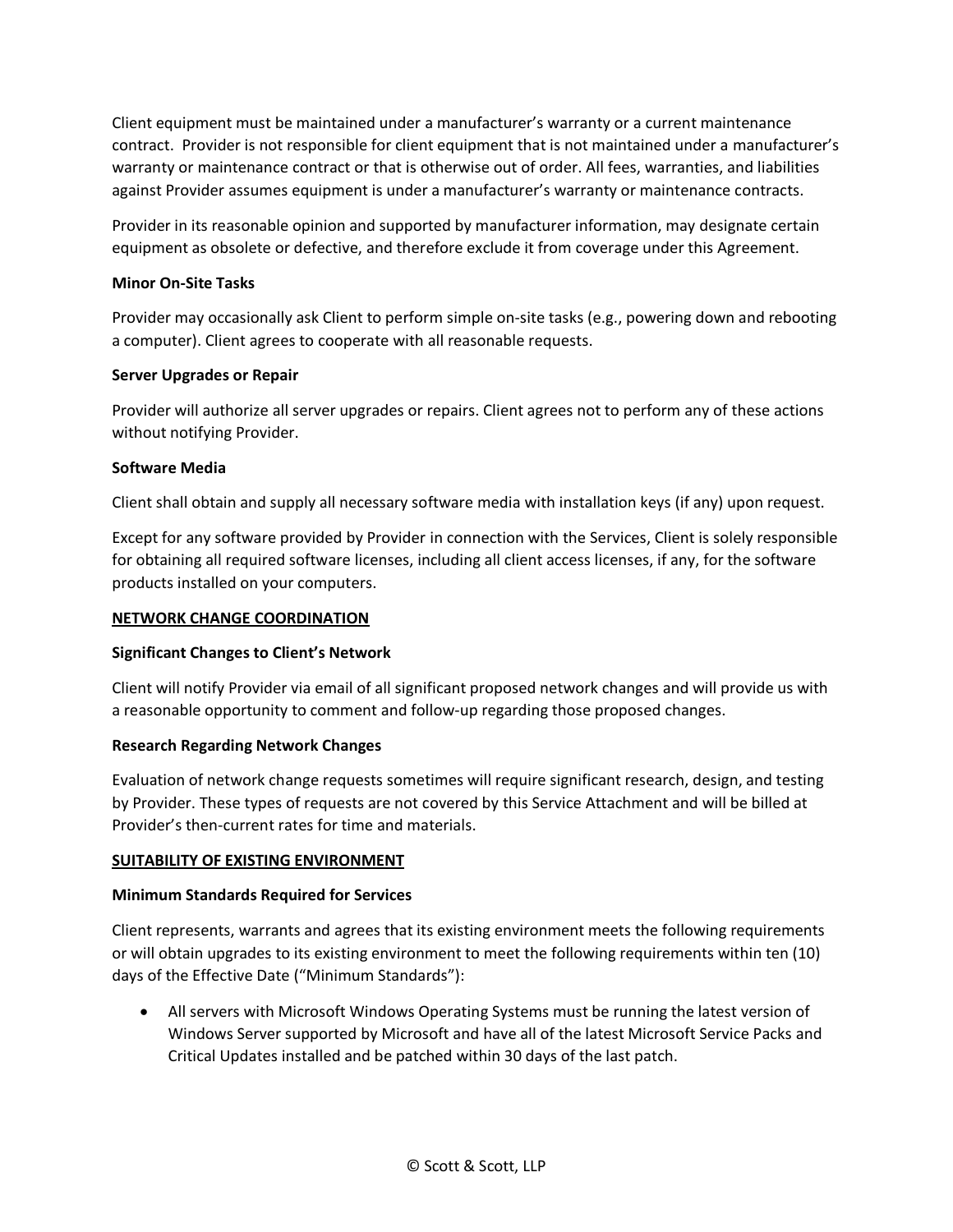- All desktop PC's and notebooks/laptops with Microsoft Windows Operating Systems must be running the latest version of Windows later and have all of the latest Microsoft Service Packs and Critical Updates installed and be patched within 30 days of the last patch.
- All server and desktop software must be genuine, licensed and vendor supported.
- The environment must have a currently licensed, vendor-supported hardware firewall between the internal network and the internet.
- There must be an outside static IP address assigned to a network device, allowing RDP or VPN access.
- Any practice-management software must have a current maintenance and/or support contract with the software vendor.

Costs required to bring Client's environment up to these Minimum Standards are not included in this Agreement and shall billed at Provider's then-current rates and paid by Client.

# **EXCLUSIONS**

Provider is not responsible for failures to provide Services that are caused by the existence of any of the following conditions:

- Expired Manufacturer Warranty or Support Parts, equipment or software not covered by a current vendor/manufacturer warranty or support.
- Alterations and Modifications not authorized by Provider Any repairs made necessary by the alteration or modification of equipment other than that authorized by Provider, including alterations, software installations or modifications of equipment made by Client's employees or anyone other than Provider.
- Hardware or Software Malfunction Any time there is a defect or malfunction in any hardware or software not caused by Provider that adversely affects Provider's ability to perform the Services.
- Client Resource Problems Any time a problem occurs resulting from a Client resource that are not under Provider's management or control.
- Network Changes Any changes Client may have made to the networking environment that were not communicated to or approved by Provider.
- Task Reprioritization Any problems or failures related to a prioritization or reprioritization of tasks by Client.
- Force Majeure Any problems resulting from a Force Majeure Event as described in the Master Services Agreement.
- Client Actions Any problem resulting from Client actions or inactions that were contrary to Provider's reasonable recommendations.
- Client Responsibilities Any problems resulting from Client's failure to fulfill any responsibilities or obligations under the relevant Agreements.
- Internet Connectivity Loss Any loss of internet connectivity that occurs at Client locations for any reason.
- Software Maintenance Any maintenance of applications software packages, whether acquired from Provider or any other source.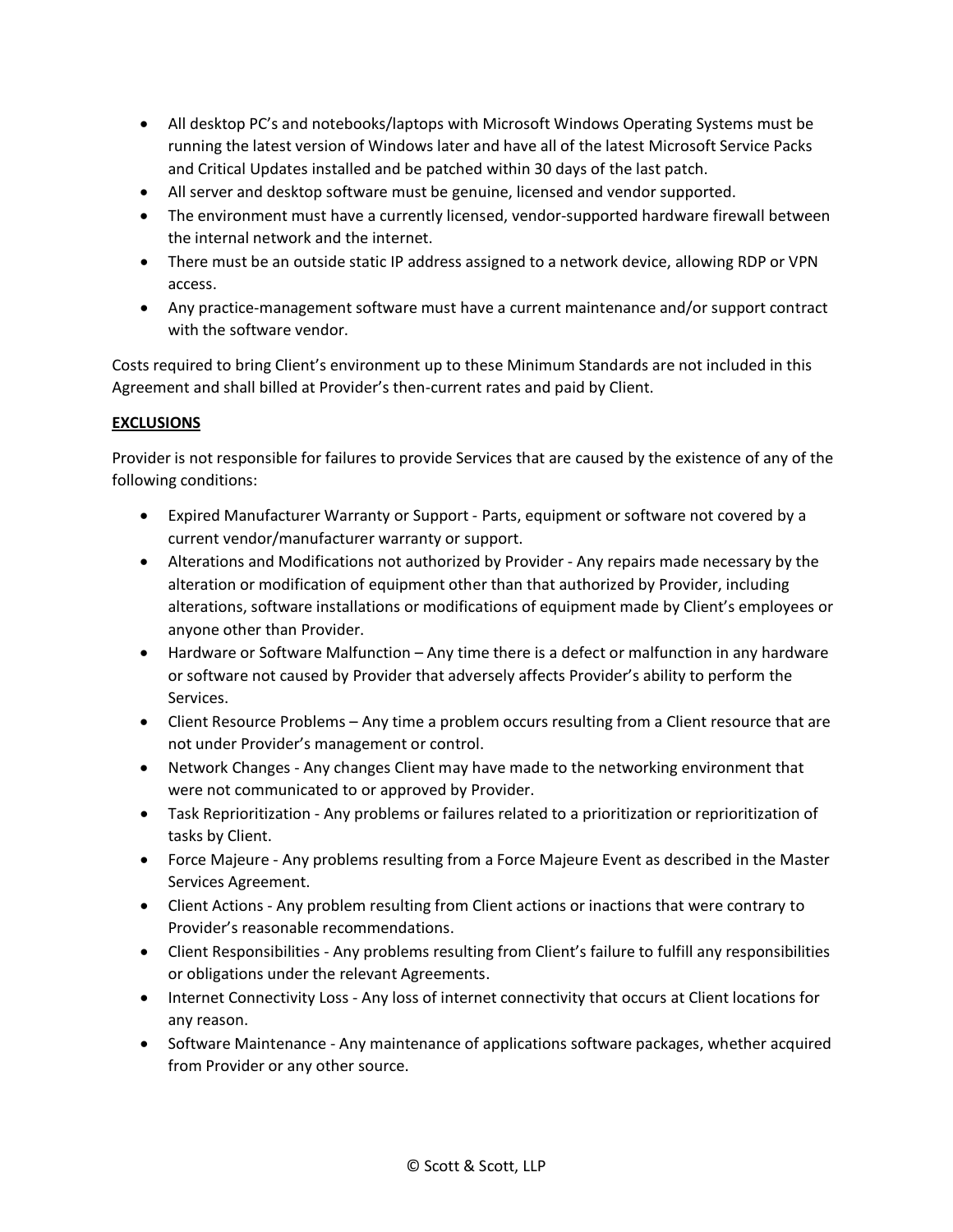- Remote Computers Home or remote computers that are not covered under the relevant Agreements.
- Any services or tasks not specifically included in the Order are excluded.

Provider is not responsible for failure to provide Services that occur during any period of time in which any of the following conditions exist:

- Problem Ticket Management The time interval between the initial occurrence of a desktop malfunction or other issue affecting functionality and the time Client reports the desktop malfunction or issue to Provider.
- Power Supply Malfunction Instances where an uninterruptable power supply (UPS) device malfunctions and renders Provider unable to connect to the network or troubleshoot the device in question.

The following list of items are excluded from the scope of included Services, and may incur additional charges or require a separate billable project:

- Scheduled Maintenance Any part of the Service outside designated or scheduled maintenance windows or other agreed-upon periods of time that are necessary for repairs or maintenance.
- Agreed Temporary Exclusions Any temporary exclusion that Provider we may request, subject to Client's approval, to implement changes in applications, environments, conversions or system software.
- Software Maintenance Unusual work that results from a failed software patch or update that results in an interruption in Client's business, with the exception of Microsoft Windows updates and patches.
- Programming Modifications Any programming (modification of software code) and program (software) maintenance occurs.
- Training Any training service of any kind.
- Software and Web Development Any Services requiring software and web development work.
- Remote Computers -– Unless otherwise specified in an Order, home or remote computers that are not covered under the Agreement.
- Replacement Software Implementation of new or replacement software.
- Relocation / Satellite Office Office relocation/satellite office setup.
- Equipment Refresh Any non-workstation equipment refreshes.

The following list of items are costs that are considered separate from the Service pricing:

• Costs Outside Scope of the Service – The cost of any parts, equipment, or shipping charges of any kind. The cost of any software, licensing, or software renewal or upgrade fees of any kind. The cost of any third-party vendor or manufacturer support or incident fees of any kind. The cost of additional facilities, equipment, replacement parts, software or service contract.

The following is a list of Services Provider does not perform:

• Printer Hardware Repair - Printer hardware repair or maintenance work.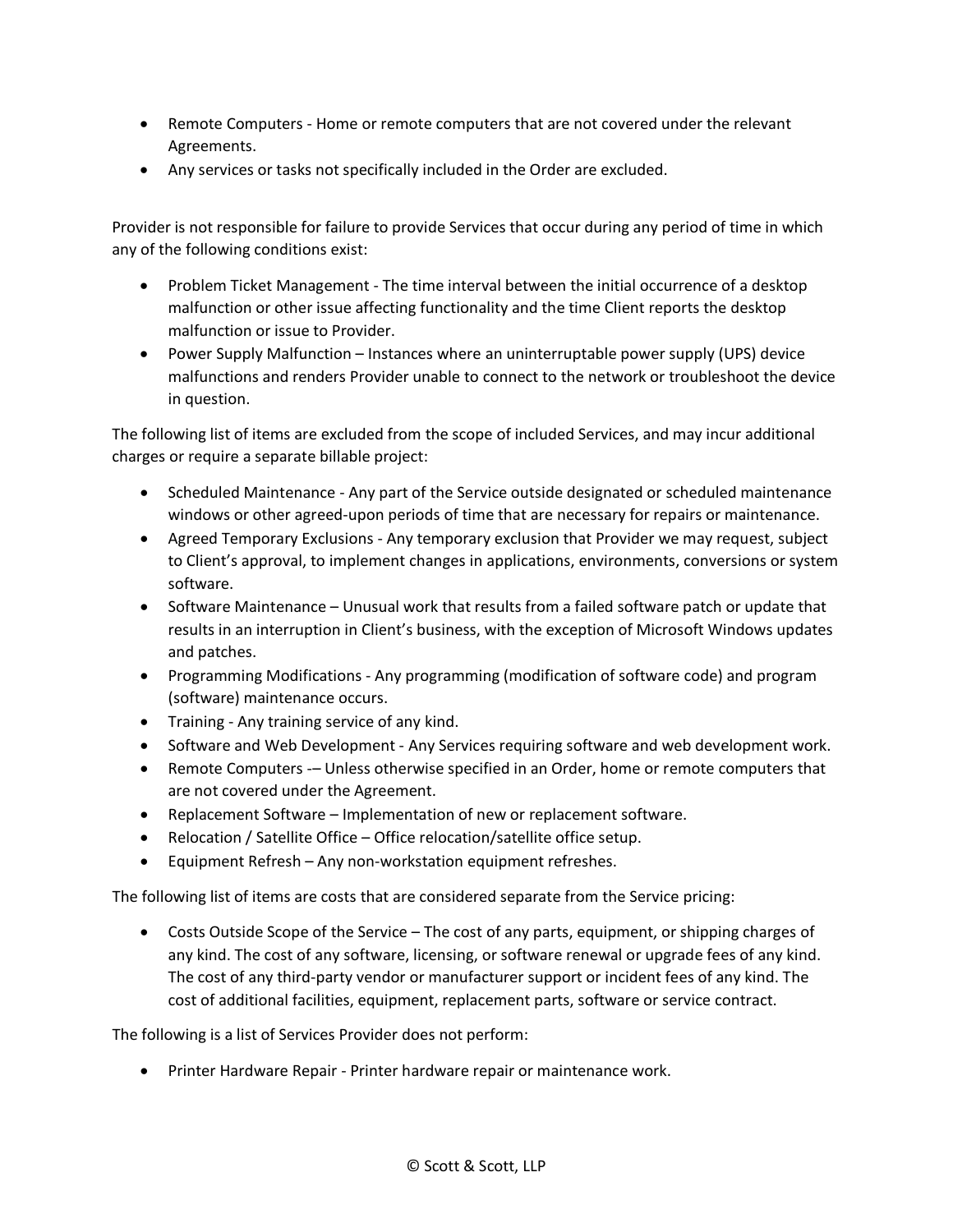• Third-party Vendor Disputes - The management or involvement with disputes or charges with any third-party vendor, other than issues relating to the technical services.

## **TERM**

### **Term**

This Service Attachment is effective on the date specified on the Order (the "Service Start Date"). Unless properly terminated by either party, this agreement will remain in effect through the end of the term specified on the Order (the "Initial Term").

### **Renewal**

"RENEWAL" MEANS THE EXTENSION OF ANY INITIAL TERM SPECIFIED ON AN ORDER FOR AN ADDITIONAL TWELVE (12) MONTH PERIOD FOLLOWING THE EXPIRATION OF THE INITIAL TERM, OR IN THE CASE OF A SUBSEQUENT RENEWAL, A RENEWAL TERM. THIS SERVICE ATTACHMENT WILL RENEW AUTOMATICALLY UPON THE EXPIRATION OF THE INITIAL TERM OR A RENEWAL TERM UNLESS ONE PARTY PROVIDES WRITTEN NOTICE TO THE OTHER PARTY OF ITS INTENT TO TERMINATE AT LEAST SIXTY (60) DAYS PRIOR TO THE EXPIRATION OF THE INITIAL TERM OR OF THE THEN-CURRENT RENEWAL TERM.

CLIENT MAY CANCEL AN AUTOMATIC RENEWAL BY CONTACTING PROVIDER.

### **Month-to-Month Services**

If the Order specifies no Initial Term with respect to any or all Services, then we will deliver those Services on a month-to-month basis. We will continue to do so until one party provides written notice to the other party of its intent to terminate those Services, in which case we will cease delivering those Services at the end of the next calendar month following receipt such written notice is received by the other party.

#### **Early Termination by Client With Cause**

Client may terminate this agreement for cause following sixty (60) days' advance, written notice delivered to Provider upon the occurrence of any of the following:

- We fail to fulfill in any material respect our obligations under this agreement and fail to cure such failure within thirty (30) days following our receipt of your written notice.
- We terminate or suspend our business operations (unless succeeded by a permitted assignee under this agreement)

# **Early Termination by Client Without Cause**

If Client has satisfied all of your obligations under this Service Attachment, then no sooner than ninety (90) days following the Service Start Date, you may terminate this Service Attachment without cause during the Initial Term upon sixty (60) days' advance, written notice, provided that Client pays Provider a termination fee equal to fifty percent (50%) of the recurring, Monthly Service Fees remaining to be paid from the effective termination date through the end of the Initial Term, based on the prices identified on the Order then in effect.